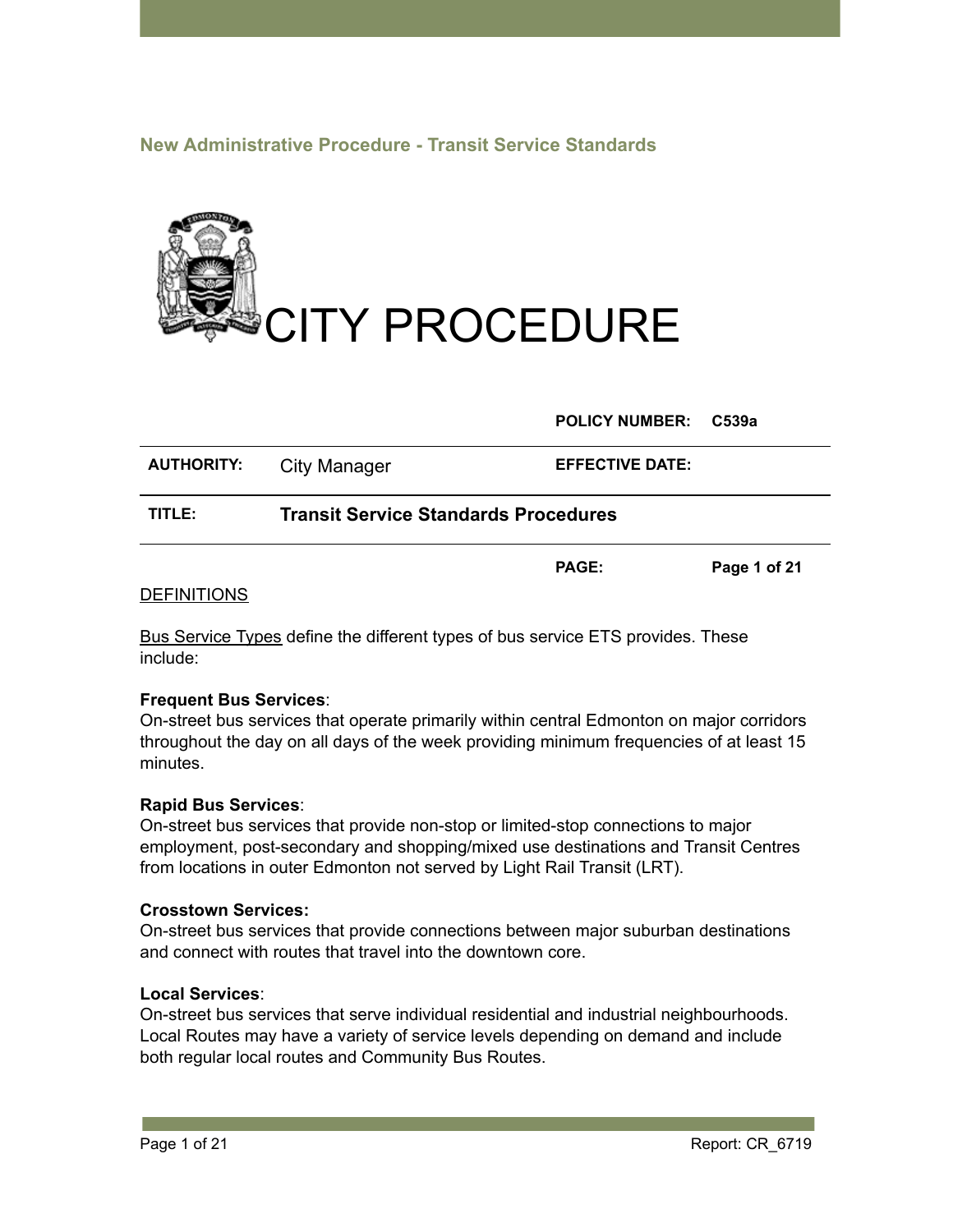## **Community Bus Services:**

On-street bus services that are primarily designed to serve seniors-specific transportation needs, with service hours generally focused on the midday period.

#### **OWL Service:**

A late night on-street bus service operated along LRT corridors and major routes connecting city quadrants between the end of regular service and the start of regular service on the succeeding day.

#### Cycle Time

The round trip time it takes for a bus to travel from its origin to its destination and back to its origin, while stopping to pick up passengers along the route.

#### Frequent Transit Network

A network of high frequency transit services in major corridors that operate throughout the day on all days of the week. The Frequent Transit Network consists of the Light Rail Transit Network and Frequent Bus Services.

#### Recovery Time

Time built into a scheduled trip to improve service reliability by providing for potential delays on the route and for operator convenience.

#### Schedule Types

Schedules produced for different days of the week.

- Weekdays
- Saturdays
- Sundays
- Statutory Holidays

#### Service Intervals

Refers to how often a bus for a specific route arrives at an individual stop along that route. Also commonly referred to as frequencies.

#### Service Reliability

Service reliability or punctuality refers to a bus arriving and leaving on schedule and is also commonly referred to as on-time performance or schedule adherence.

#### Span of Service

Period of time between the start of transit service and the end of transit service on any service type.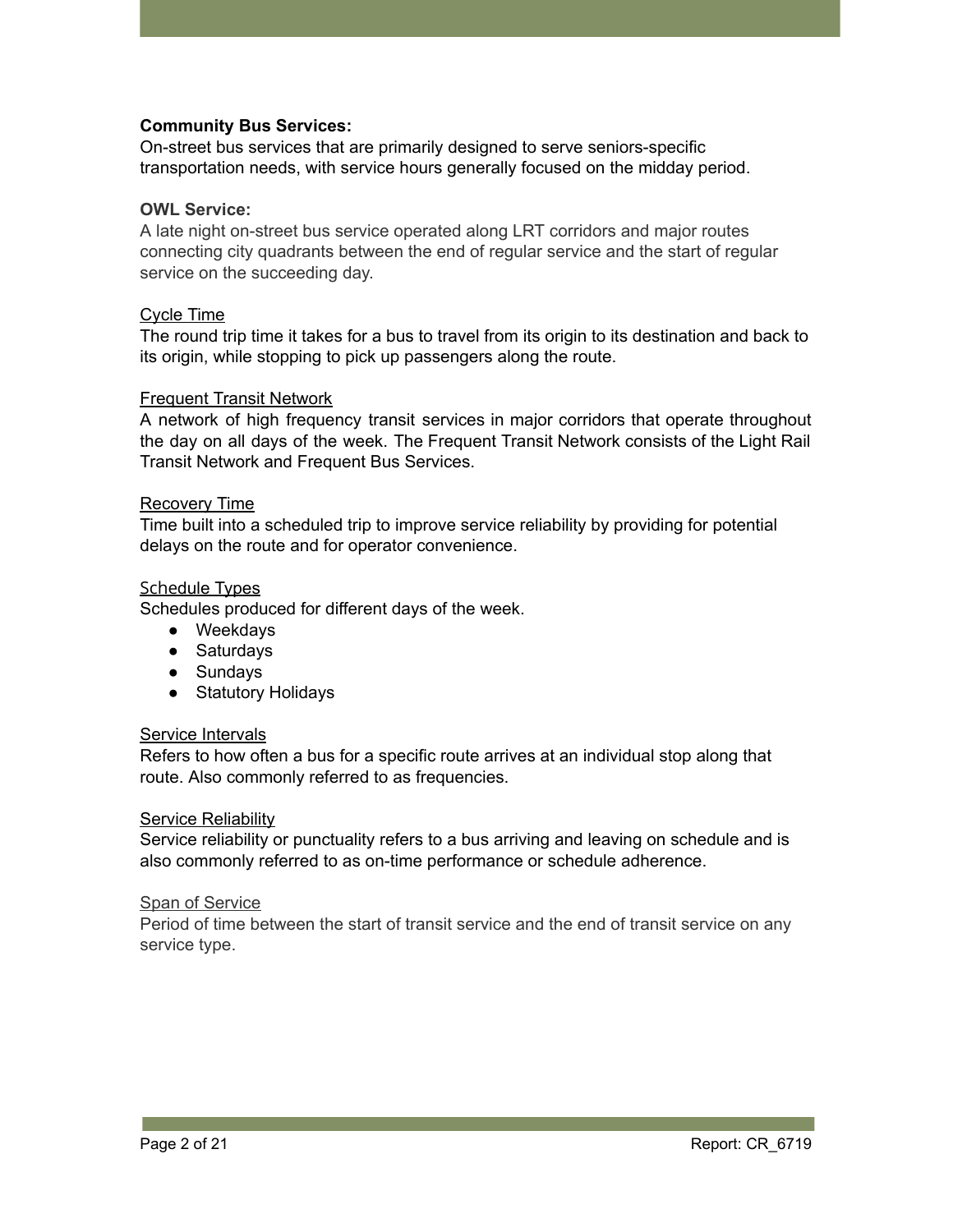# Time Periods

Spans of time that are used to define service levels, within each schedule type, as per the table below:

| <b>Time Periods</b> | <b>Time of Day</b>        | <b>Service Starts/Ends</b> |
|---------------------|---------------------------|----------------------------|
| <b>Weekdays</b>     | Early AM                  | Start-06:00                |
|                     | <b>AM Peak</b>            | 06:00-08:30                |
|                     | Midday                    | 08:30-15:30                |
|                     | <b>PM Peak</b>            | 15:30-18:00                |
|                     | <b>Early Evening</b>      | 18:00-22:00                |
|                     | Late Evening              | 22:00-24:00                |
|                     | <b>OWL</b>                | 24:00-30:00                |
| <b>Saturdays</b>    | Early AM                  | 06:00-08:00                |
|                     | Midday                    | 08:00-19:00                |
|                     | <b>Early Evening</b>      | 19:00-22:00                |
|                     | Late Evening              | 22:00-24:00                |
|                     | <b>OWL</b>                | 24:00-30:00                |
| <b>Sundays</b>      | Early AM                  | 06:00-10:00                |
|                     | Midday                    | 10:00-19:00                |
|                     | <b>Early Evening</b>      | 19:00-22:00                |
|                     | Late Evening              | 22:00-24:00                |
|                     | <b>OWL</b><br>24:00-30:00 |                            |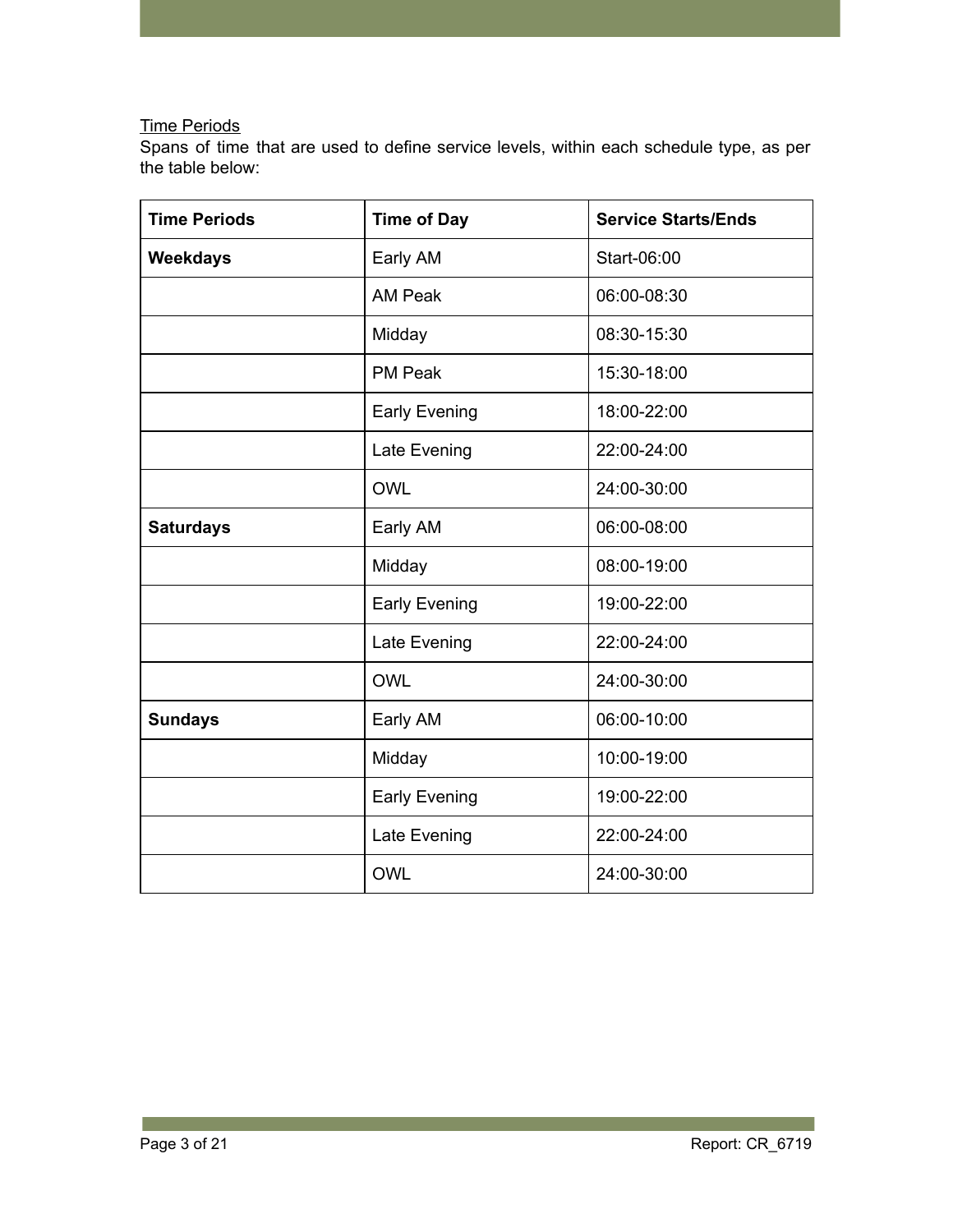# **1. PROCEDURES**

## **1.1. City Manager** is responsible to:

- 1.1.1. Recommend to the Executive Committee of City Council approval of the Transit Service Policy and amendments thereto.
- 1.1.2. Approve the Transit Service Standards Procedures.

# **1.2. Deputy City Manager of City Operations** is responsible to:

- 1.2.1 Oversee the application of the Transit Service Policy and Procedures to ensure it operates as intended and drives towards policy outcomes.
- 1.2.2 Ensure that Departments are aware of the intent and guidance provided by the Transit Services Policy and Procedures.
- 1.2.3 Request the necessary resources and provide the direction that may be required to meet the obligations of the Transit Service Policy and Procedures. Develop and recommend an appropriate budget for the administration and implementation of the policy and procedure.

# **1.3. ETS Branch Manager** is responsible to:

- 1.3.1. Prepare and Authorize such instruction or action necessary to properly implement the requirements of the policy.
- 1.3.2. Prepare an Annual Service Plan that is guided by the Procedures.
- 1.3.3. Oversee development of transit service signups in accordance with the Policy and Procedures.
- 1.3.4. Direct updates to the Transit Service Policy and Procedure on a periodic basis.

## **1.4. Principles**

The following principles will guide the application of these standards.

# **Consistent**

• The application of service warrants, network design, service quality guidelines and service productivity standards will be undertaken by Administration through a consistent approach and applied equitably across the city.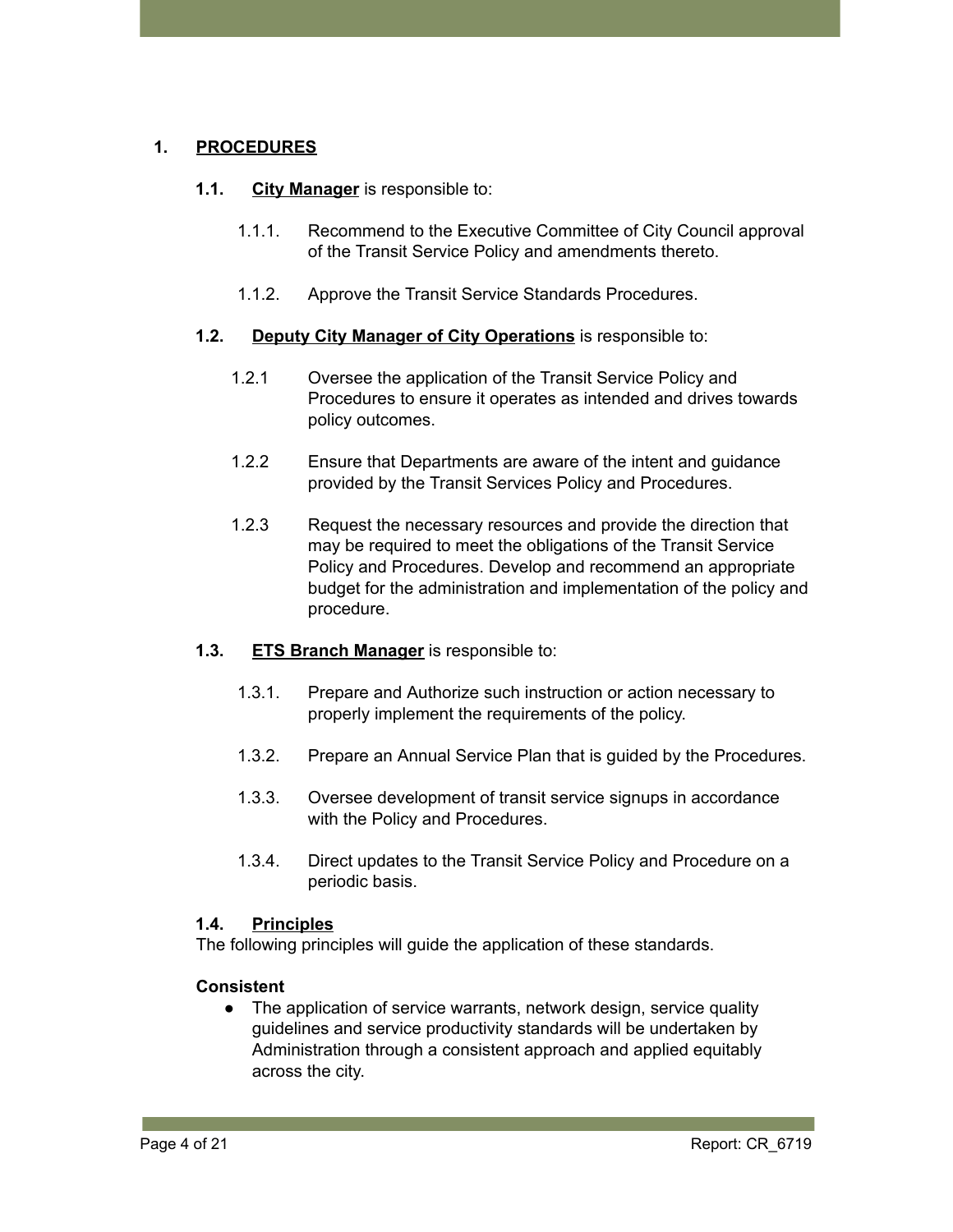● Proposed service changes and updates will be undertaken with a holistic lens, balancing the needs of transit riders and the transit system.

# **Efficient**

● Application of Service Standards will strive to make the transit system more efficient, by optimizing the use of limited transit resources.

# **Integrated**

- Changes and updates to the transit network must be integrated early and proactively in the city planning process in order to shape great neighbourhoods and design engaging places.
- Contribute to sustainable transportation choice through effective integration with other transportation modes such as walking and cycling, as well as new, emerging ways of getting around - such as ridesourcing, carsharing, bike-sharing and on-demand service.
- Through the design of the transit network, collaborate and support city-building initiatives in support of ConnectEdmonton and the City Plan.

# **Customer Focused**

- The transit system will focus on customer service that is safe, fast, convenient and reliable.
- What this means to customers:
	- Safer experience for the whole customer journey while riding transit and in and around transit facilities.
	- Clear, timely and accessible customer information.
	- Service is delivered according to the advertised maps and schedules.
	- Easier to navigate the system.

# **Data-Driven/Evidence Based**

- Employ data to support evidence-based decision-making in the development and application of service standards.
- Apply an integrated approach to data definition, data management, and data access across technology applications to support business intelligence and decision-support systems.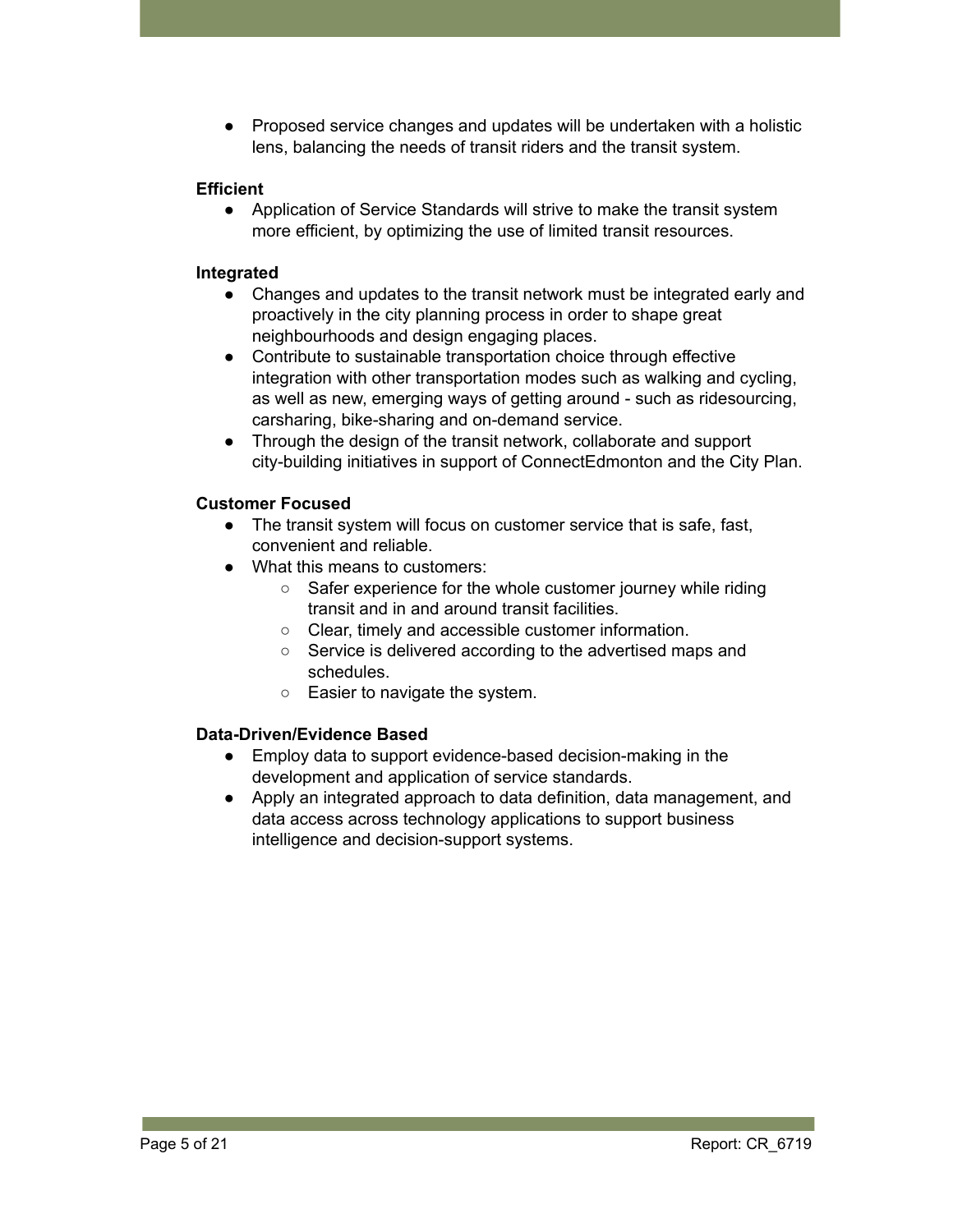# **1.5 Overview**

The Transit Service Standards bring clarity and consistency to the process of how service is planned within a fixed route conventional context. The Standards are structured on the following:

**Service Warrants** to guide the introduction or extensions of service, expansion of service hours, and route deviations;

**Network Design Guidelines** to guide the detailed development of the transit network and provide more precise parameters for network design;

**Service Quality Guidelines** to guide the adjustment of service levels on routes to ensure safe, reliable and comfortable service; and

**Service Productivity Guidelines** to guide the assessment of route performance.

# **1.6 Service Warrants**

The introduction of new service is determined through the Annual Service Plan and in consideration of available capital and operating resources. In preparation of the Annual Service Plan, the potential to introduce new service is assessed and prioritized alongside other service adjustments, such as increasing frequencies.

This section explains the factors taken into consideration as a guideline for introducing service into new areas to increase the success of the new service's performance. In order to introduce transit service into new communities, a certain level of occupied dwellings or population is required to sustain even the lowest levels of service. In addition, the safety requirements of operating buses within those communities needs to be considered.

This section includes warrants for the:

- Introduction of a new or an extended route for each of the major service types;
- Introduction of route deviations; and
- Expansion of a route's hours of service.

## **General Guidelines**

Edmonton Transit will consider the following factors as a guideline for introducing new service:

- Serve dense, walkable areas and connect major destinations with high ridership.
- Consider the number of currently occupied dwellings within the development and the eventual population at full buildout.
- Consider the population and/or employment density: number of people or jobs per hectare within the service area.
- Proximity of existing transit services.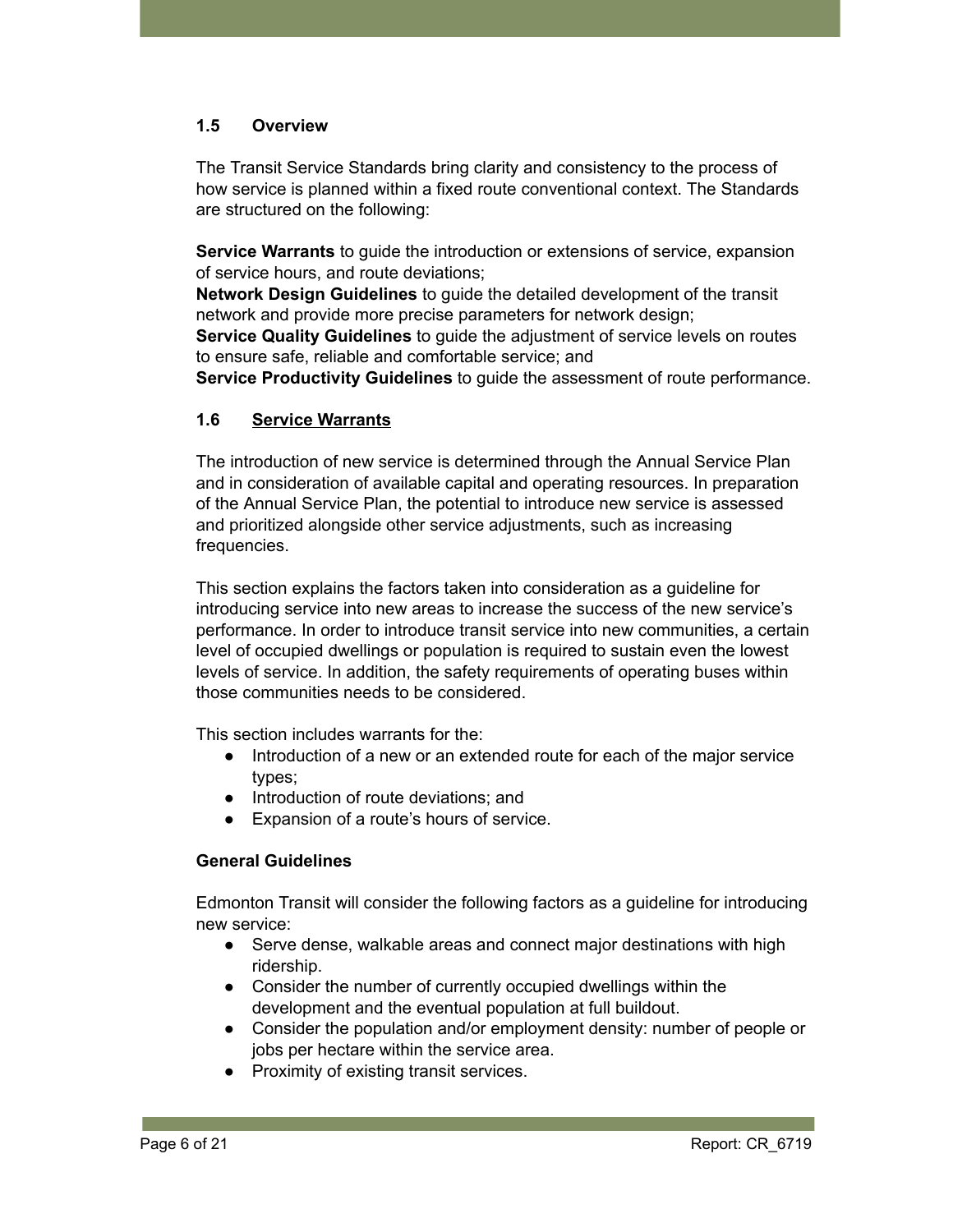- Undertake a detailed analysis of the surrounding land use and road network. pattern and recommend a service design based on experience in similar markets.
- Using productivity guidelines, establish a business case for the introduction of service and how it will be monitored for success.

Regardless of whether transit service is introduced via an expansion of an existing route or a creation of a new route, the warrant criteria remains the same.

# **Phased Introduction of Service**

# Initial Introduction of Peak Hour Service

In residential areas, fixed route services will initially be introduced during weekday peak periods only to accommodate work and school trips.

- If a route services seniors, it could be introduced and designed for the midday period time of travel.
- In employment areas, consider opportunities to accommodate the shift times of employees and/or class times to the greatest extent possible.

## Phased Introduction of Off-Peak Service

Off-peak service is introduced in a phased approach in order increase service levels with growing demand, as follows:

- If peak hour service ridership exceeds 35 boardings per hour, off-peak 1 (or a portion thereof) is considered for implementation.
- Once implemented, if that off-peak service exceeds 20 boardings per hour, off-peak 2 is considered for implementation. If the 20 boardings per hour threshold isn't met, the route may still be considered for off-peak 2 service based on the following considerations:
	- Ability to improve network connectivity
	- Isolation of the community in respect to its proximity to the rest of the city
	- Demographics in the catchment area, such as the proportion of seniors and low income households

Off-peak 1 extends service into the Weekday Midday and Early Evening, Saturday Midday, and Sunday Midday time periods.

Off-peak 2 includes Weekday, Saturday, and Sunday early and late evening service; and weekend Early Morning service.

## **Local Service Introduction To New Areas**

## Residential Areas

A new or extended local service is typically considered for introduction into a new residential development when the following conditions are met:

● Residential areas that are contiguous with areas with existing transit service are prioritized over those that require more travel time.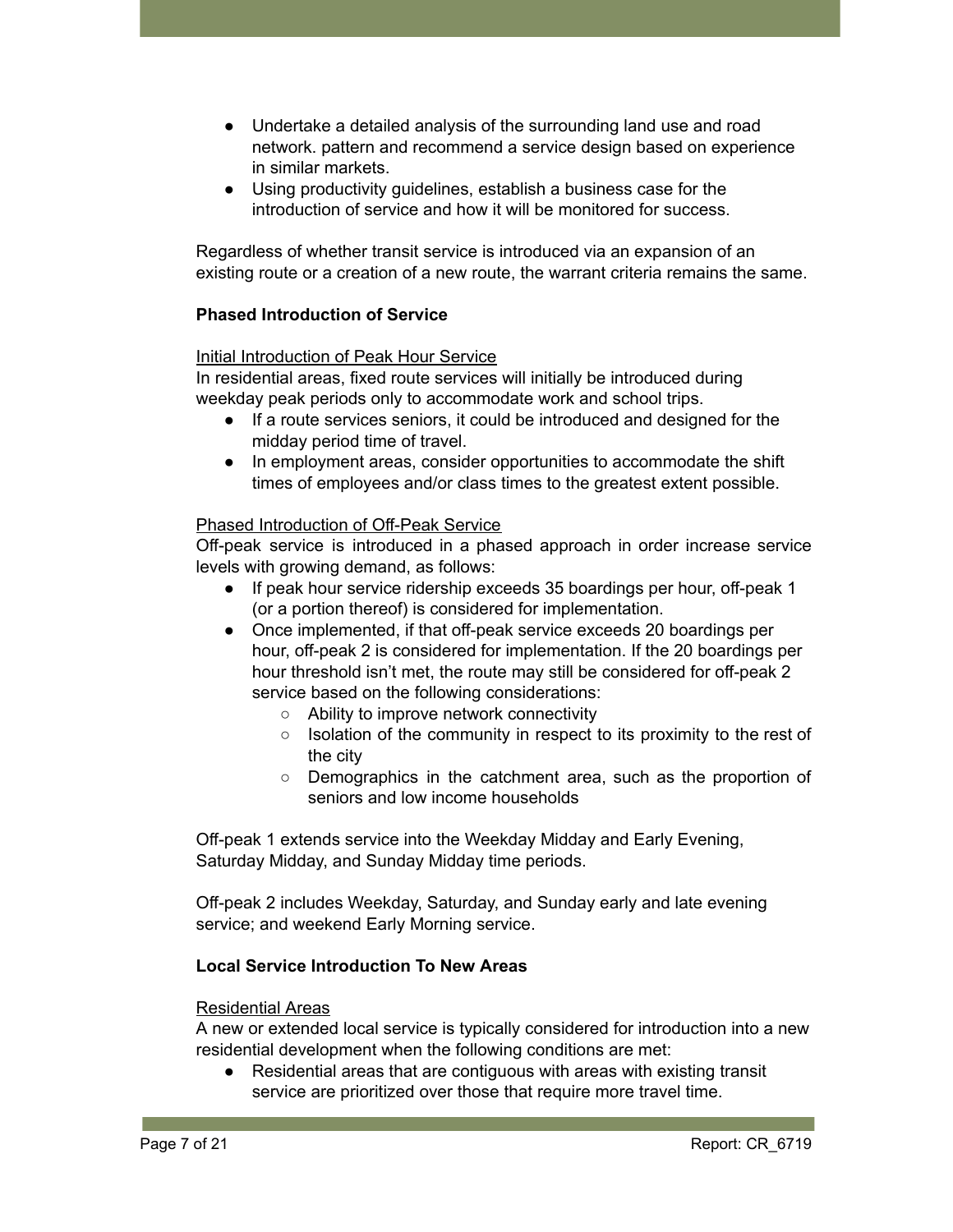- At least 80% of the development's dwelling units are located more than 600 metres walking distance to the nearest bus stop of existing transit service;
- At least 200 of the developments's dwelling units must be occupied at the time transit service is introduced with a build out comprised of at least 600 dwelling units;
- The streets on which the proposed local service is to operate are in operational condition without any obstructions in order to support local transit operations;
- Required infrastructure for transit operations such as curbs, sidewalks, paths, street lighting, bus stop platforms and turnaround loops are in place;
- Construction activity is sufficiently advanced to safely operate transit vehicles into the development; and

#### Employment/Post-Secondary Areas Service Introduction

A new or extended local service is introduced into a new employment area or a post-secondary site when the following conditions are met:

- There is a minimum of 500 employees in the employment area or a minimum of 500 students at the post-secondary site;
- Employment/post-secondary areas that are contiguous with areas with existing transit service area prioritized over those that require more travel time; and
- At least 80% of employees or students in the employment/post-secondary area are located more than 800 metres walking distance from existing transit service.

The type of local service that is introduced depends on the locations, shift times, and class times of employees/students.

## Evaluation Period for New Local Service

The trial period for the introduction of new service is 24 months. This allows sufficient time for the service to become established and allows for the collection of relevant ridership data and patterns before any service adjustments would be recommended.

After 24 months, service will be evaluated against the Service Productivity Standards. At that time, if boardings per hour meet or exceed the productivity guidelines, the service quality guidelines are reviewed to determine if a service adjustment should be considered.

## **Introduction of Rapid Bus and Crosstown Service**

#### Rapid Bus Service Introduction

The purpose of Rapid Bus service is to shorten the travel time to the core area destinations either by creating a fairly direct, non-stop or limited-stop route or an overlay to an existing route with non-stop or limited stop service. Most Rapid Bus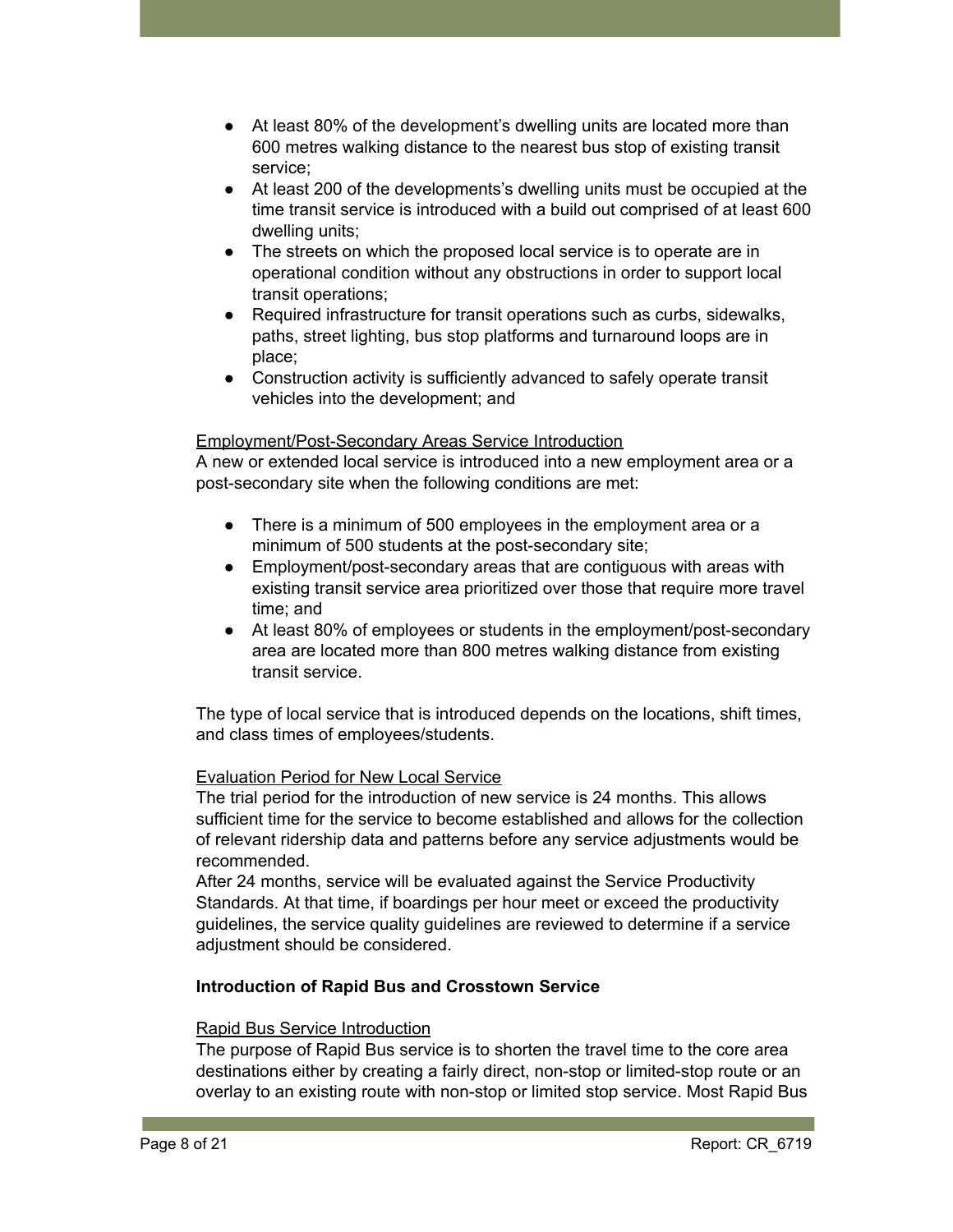services travel to the downtown core to accommodate work-related or post secondary institution demand. The following conditions must be met for the introduction of these services:

- No LRT services operate in or near the proposed rapid bus corridor;
- The introduction of the service would result in at least a 15% reduction in origin to destination running time (travel time required between origin of route to final destination) from that of a parallel local fixed-route service; and
- Anticipated ridership on the service would be sufficient to attain the minimum productivity threshold outlined in the Service Productivity Guidelines during the time periods of operation.

Depending on the demand, Rapid Bus Service can be introduced during the peaks only or all day if warranted.

## Crosstown Service Introduction

The purpose of Crosstown service is to connect major employment sites, educational institutions, and shopping/mixed use destinations outside of the downtown core. The following conditions must be met for the introduction of these services:

- No LRT service is in the travel corridor in which the crosstown service is proposed to operate;
- The introduction of the service would result in significant travel time reduction for passengers and/or a reduction in the number of transfers required for suburban travel to the destinations served by the route: and
- Anticipated ridership from the destinations along the route would be sufficient to attain the minimum productivity levels outlined in the Service Productivity Guidelines during the time periods of operation.

#### Evaluation Period for Rapid Bus and Crosstown Service

The trial period for the introduction of Rapid Bus and Crosstown service is 24 months. This allows sufficient time for the service to become established and allows for the collection of relevant ridership data and patterns before any service adjustments would be recommended. After 24 months, service will be evaluated against the Service Productivity Standards. At that time, if boardings per hour meet or exceed the productivity guidelines, the service quality guidelines are reviewed to determine if a service adjustment should be considered.

## **Introduction of Frequent Bus Service**

The Frequent Bus Network was designed considering broader city-building objectives and guiding documents, such as the City Plan. As such, it is expected that this network will change infrequently. Should changes be considered to introduce new frequent bus routes or convert frequent bus routes to a different service type (such as crosstown service), this should involve an assessment of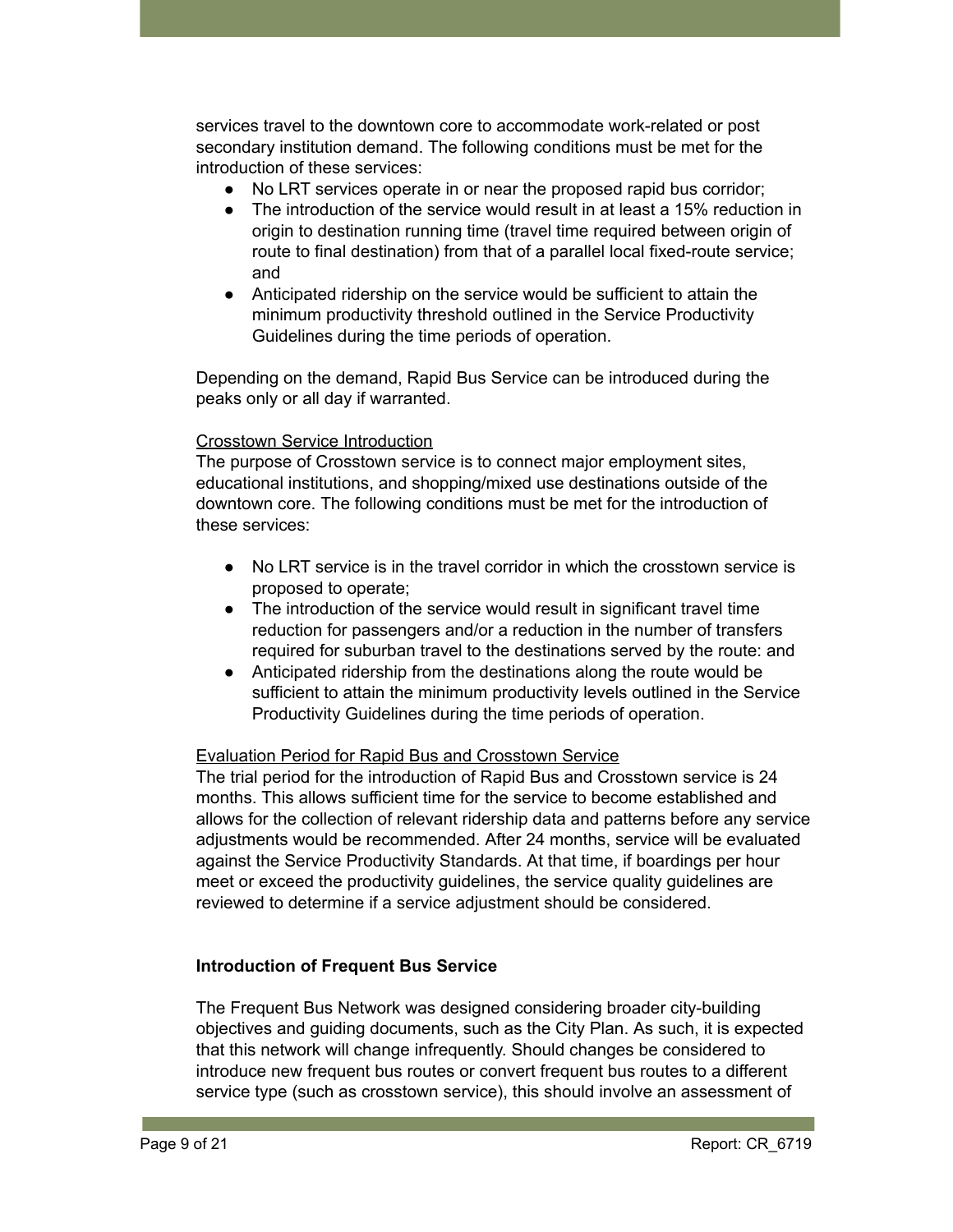current route performance, consultation with relevant business areas and consideration of city-building initiatives.

# **Introduction of Community Bus Service**

If the target market for the route are seniors, and is less likely to be a competitive service during the weekday peak periods, a route designed to service only the midday time periods may be considered.

## **Introduction of School Special Service**

- A school trip could be considered if the regular service is overcrowded when the overcrowding standard is applied for that bus type and time period.
- If the overload is confirmed, ETS will determine the appropriate approach, either additional service on the regular route or creation of a new school special route.
- In order to be considered a viable service, any school trip to the school must have a minimum of 80% of the seated bus load, (at least 30 passengers on a regular bus) for the vehicle type on that trip.
- School trips will be flagged for service reduction or consolidation if they do not achieve the above standards.

New services are expected to reach the minimum productivity level, as outlined in the *Service Productivity Guidelines*, by the 24 month period.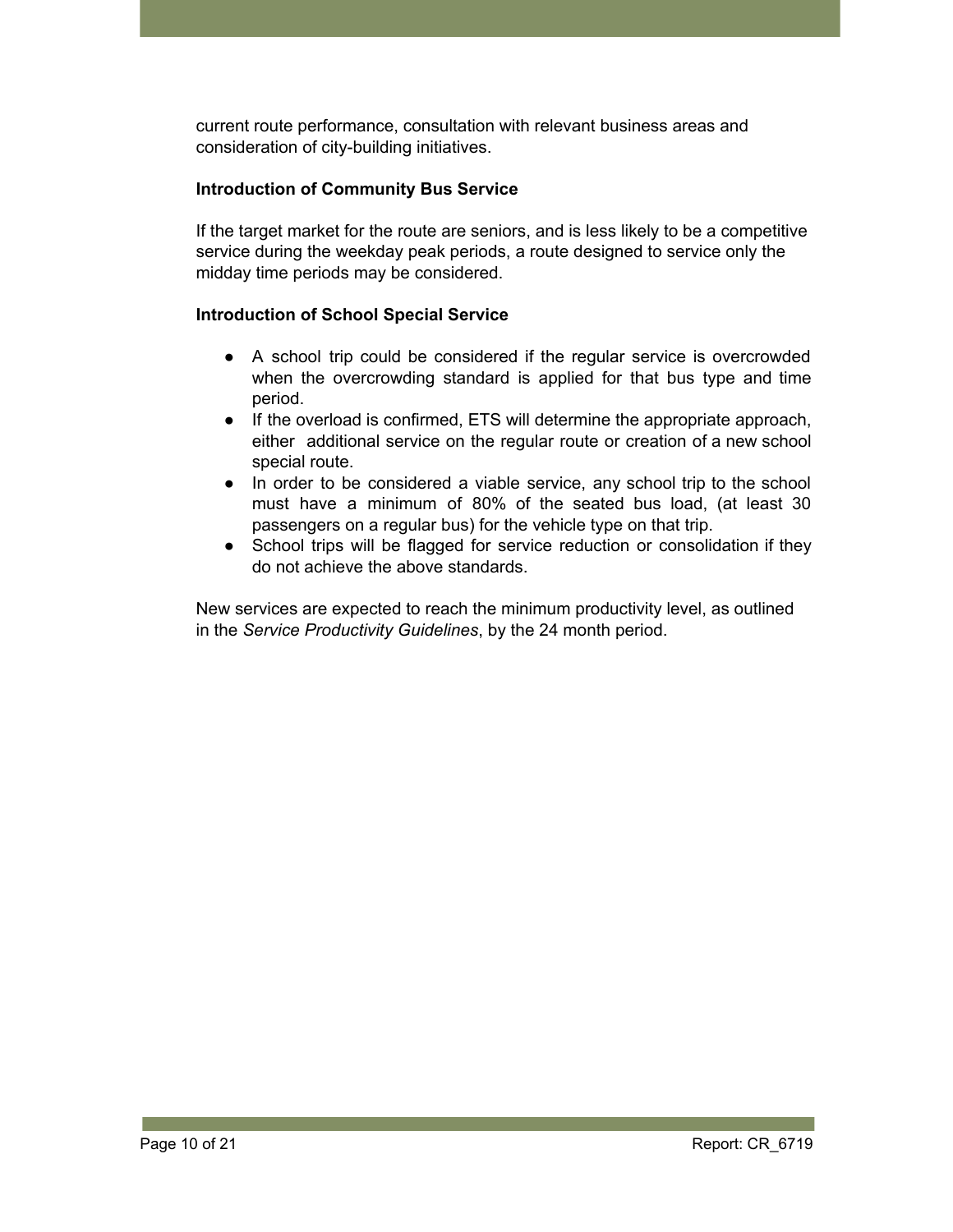# **1.7 Network Design Guidelines**

Network Design Guidelines guide the detailed development of the transit network and provide more precise guidelines for network design. The following topics are addressed:

- Route coverage (i.e. maximum walking distances) disaggregated by service type
- Guidelines for deviating routes to serve new customers
- Maximum number of transfers to complete transit trips to/from major destinations
- Minimum stop spacing by service type
- Span of service by service type
- Minimum service frequencies by service type

## **Span of Service**

The *Frequent Bus Network (LRT* and *Frequent Bus)* services are to operate throughout the day on all days of the week such that:

| <b>Criterion</b>                                      | Weekday | <b>Saturday</b> | <b>Sunday</b><br>/Holiday |
|-------------------------------------------------------|---------|-----------------|---------------------------|
| Latest arrival time downtown                          | 06:00   | 06:00           | 07:00                     |
| Earliest departure from<br>downtown in each direction | 24:00   | 24:00           | 24:00                     |

*Rapid Bus* services, *Crosstown* services, and *Local* services are to operate during those time periods when there is sufficient passenger demand to achieve the minimum productivity levels for the service type, as outlined in the Service Productivity Guidelines.

## **Bus Stop Locations/Spacing**

Bus stop locations are dependent on the safety of the location, availability of infrastructure such as sidewalks, lighting accessibility where possible and network connectivity. Once the location is chosen, the stop infrastructure is designed to conform to the approved design elements of the bus stop design standards.

Bus stops are to be located anywhere from 250 metres to 2000 metres apart to achieve maximum efficiency and customer expectations as noted in the spacing table below. Locating bus stops within a lesser distance apart is acceptable if it means providing a safer location in low accessibility areas and to accommodate more passengers in high ridership areas.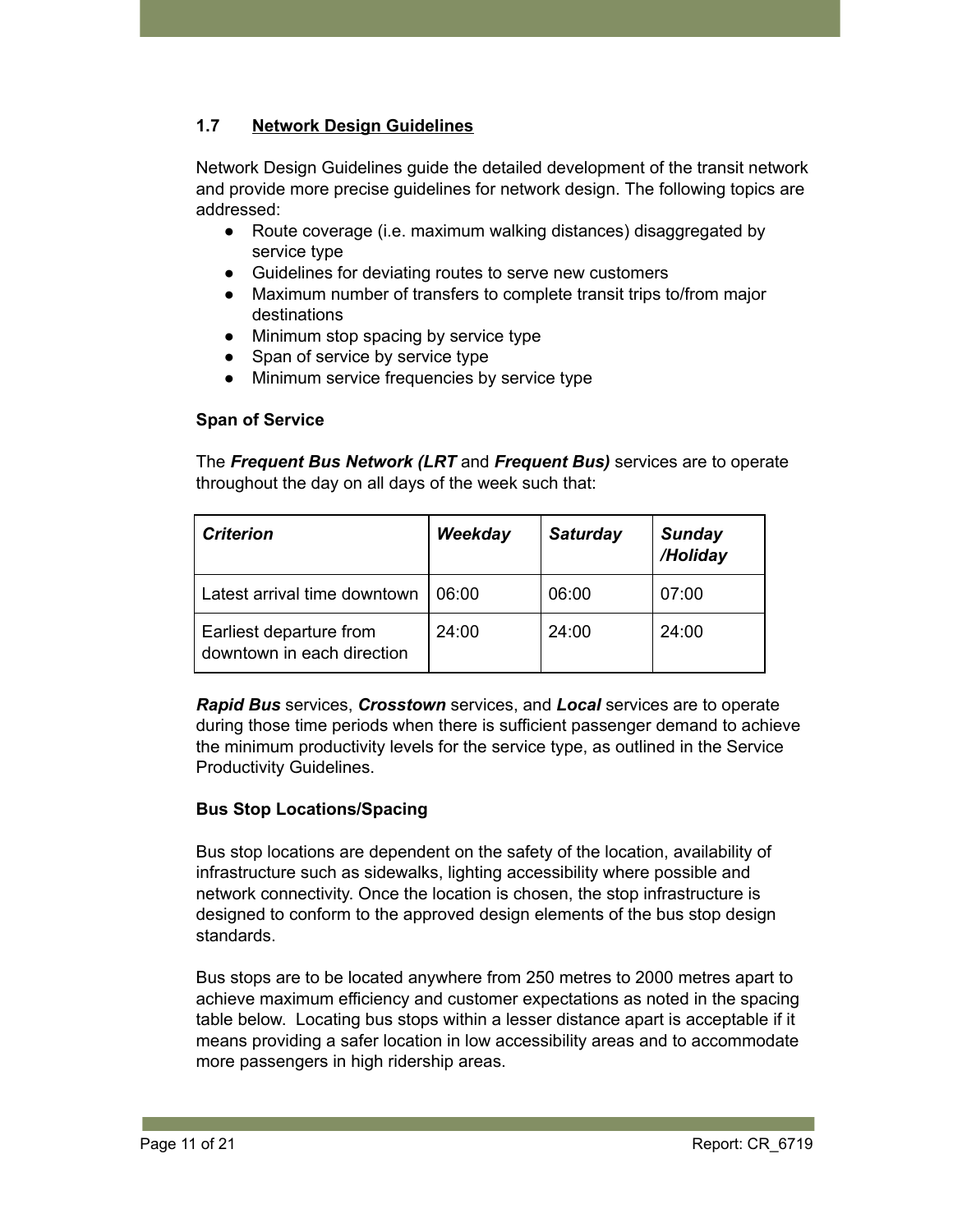# **Maximum Stop Spacing**

| <b>Service Type</b>                    | <b>Stop Spacing</b>                                   |
|----------------------------------------|-------------------------------------------------------|
| <b>LRT Service</b>                     | 500-2000 metres                                       |
| Rapid Bus Services (Express Portion)   | Minimum of 500 metres and at major<br>transfer points |
| Local, Crosstown and Frequent Services | 250 to 500 metres                                     |

# **Route Coverage Guidelines**

Route alignments are to be planned to meet the following maximum walking distances to stops/stations using safe on-street infrastructure, to the greatest extent possible. The alignment of routes within each service type are to be planned to minimize overlap and maximize the directness of routes, while maintaining these route coverage guidelines:

| <b>Service Type</b>                                                                                   | <b>Walking Distances</b> |
|-------------------------------------------------------------------------------------------------------|--------------------------|
| <b>LRT Service</b>                                                                                    | Up to 800 metres         |
| Frequent Bus, Rapid Bus, Local Bus and<br>Crosstown Bus Services, Crosstown<br>routes, Local Services | Up to 600 metres         |
| <b>Community Bus Routes</b>                                                                           | Up to 300 metres         |

## **Maximum Service Intervals**

Service intervals (aka frequencies) should be designed to to balance the objectives of achieving comfortable passenger loads, providing an attractive level of service and ensuring productive service. Some routes may not operate in all time periods. Service intervals on statutory holidays follow either a Saturday, Sunday or custom service interval depending on the anticipated transportation needs of the specific holiday.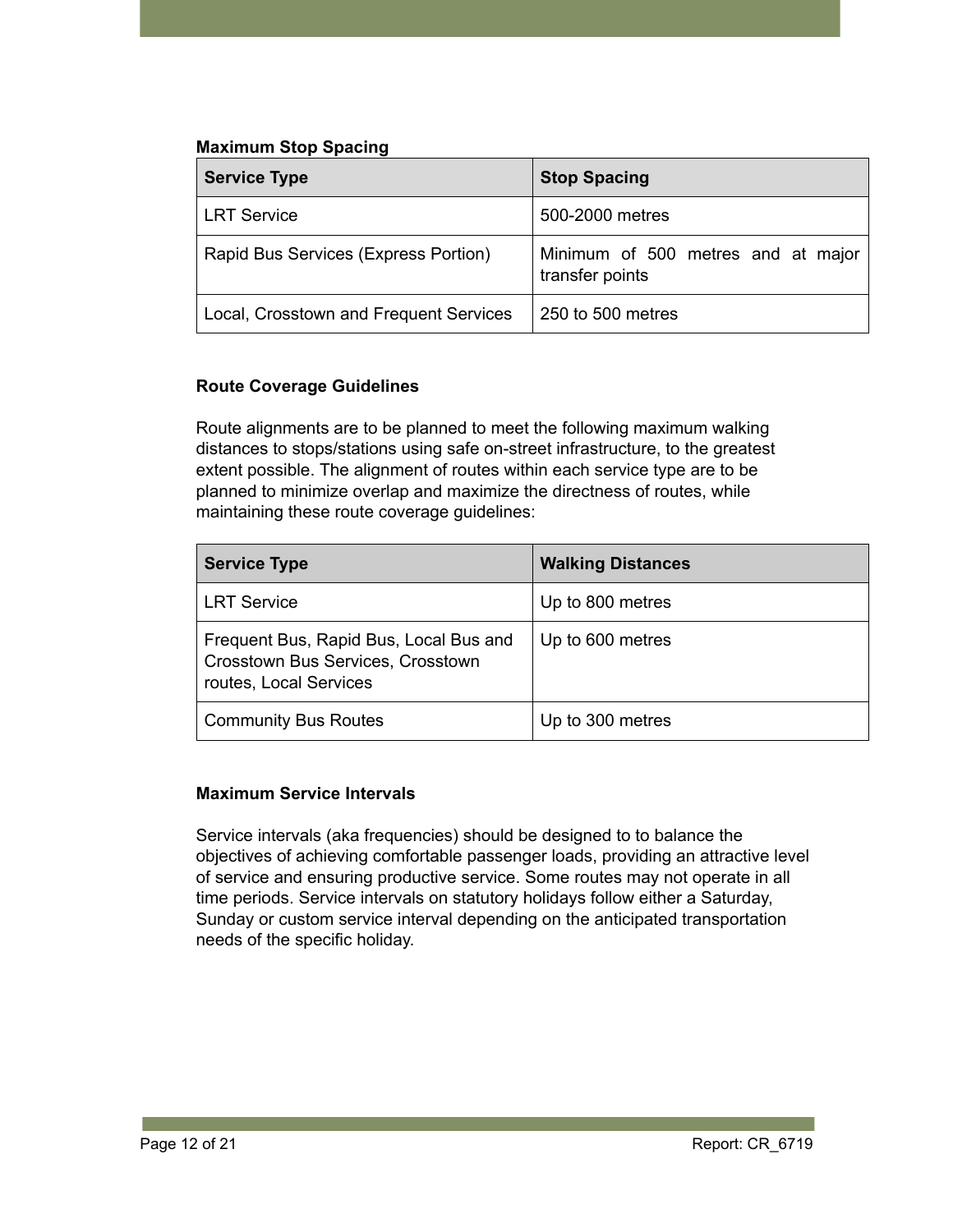| Day of<br><b>Week</b> | <b>Time Period</b>             | <b>LRT</b> | <b>Frequent</b> | Rapid | <b>Crosstown</b> | Local | <b>Community</b> |
|-----------------------|--------------------------------|------------|-----------------|-------|------------------|-------|------------------|
| Weekday               | <b>AM Peak</b>                 | 15         | 15              | 30    | 30               | 30    | 60               |
|                       | <b>Midday</b>                  | 15         | 15              | 30    | 30               | 30    | 60               |
|                       | <b>PM Peak</b>                 | 15         | 15              | 30    | 30               | 30    | 60               |
|                       | <b>Early</b><br><b>Evening</b> | 15         | 15              | 30    | 30               | 30    |                  |
|                       | <b>Late Evening</b>            | 15         | 20              | n/a   | 60               | 60    |                  |
|                       | Owl                            | n/a        | 30              | n/a   | n/a              | n/a   |                  |
| <b>Saturday</b>       | <b>Morning</b>                 | 15         | 20              | n/a   | 60               | 60    | $\blacksquare$   |
|                       | <b>Midday</b>                  | 15         | 15              | 30    | 30               | 30    | 60               |
|                       | <b>Early</b><br><b>Evening</b> | 15         | 20              | n/a   | 60               | 60    |                  |
|                       | <b>Late Evening</b>            | 15         | 20              | n/a   | 60               | 60    |                  |
|                       | Owl                            | n/a        | 30              | n/a   | n/a              | n/a   |                  |
| <b>Sunday</b>         | <b>Morning</b>                 | 15         | 20              | n/a   | 60               | 60    |                  |
|                       | <b>Midday</b>                  | 15         | 20              | 30    | 30               | 30    | 60               |
|                       | <b>Early</b><br><b>Evening</b> | 15         | 20              | n/a   | 60               | 60    |                  |
|                       | <b>Late Evening</b>            | 15         | 20              | n/a   | 60               | 60    |                  |
|                       | Owl                            | n/a        | 30              | n/a   | n/a              | n/a   |                  |

The following are the recommended minimum service intervals for each time period and type of service (in minutes):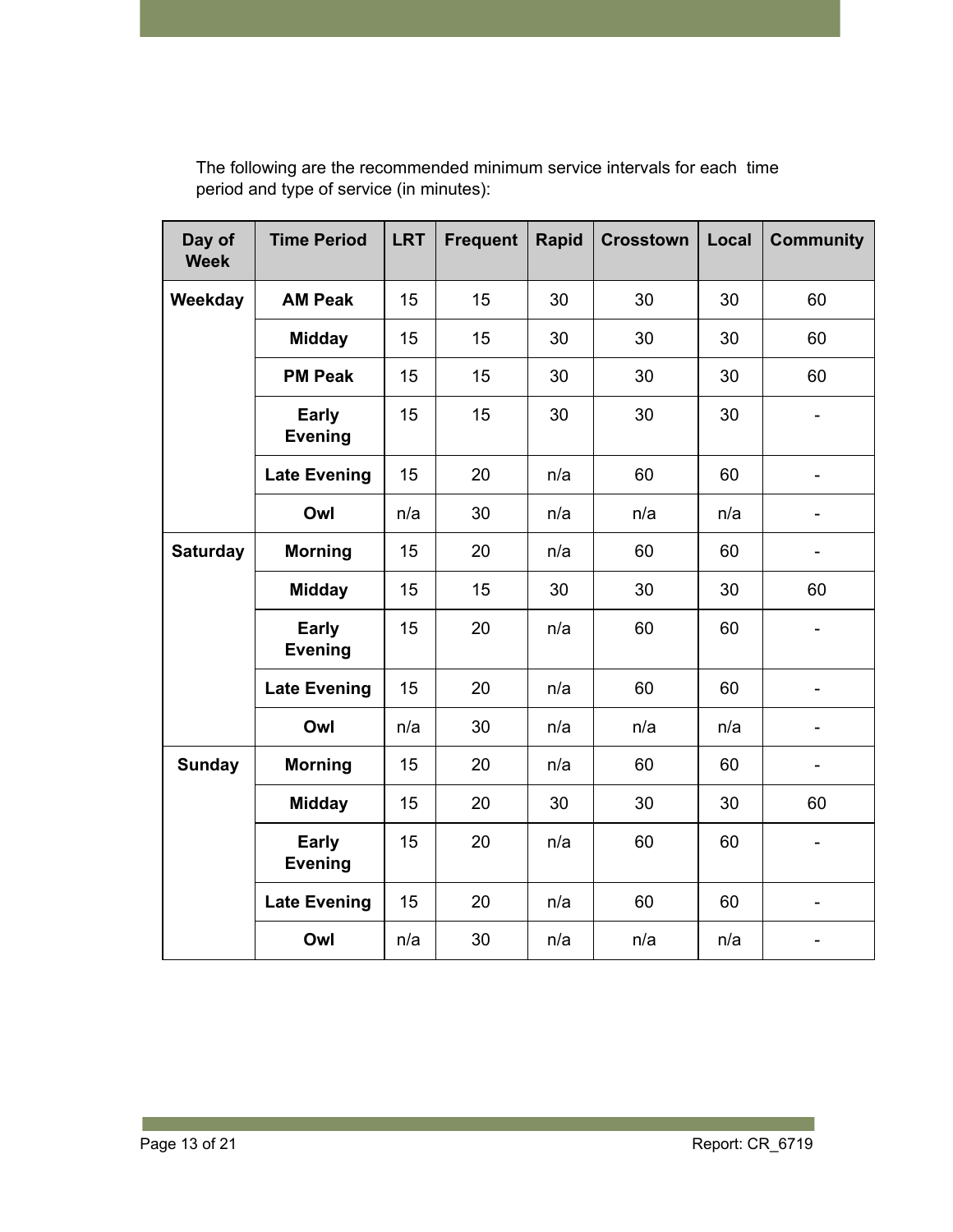#### **Network Connectivity Guidelines**

A connected bus network that is based on more frequent, direct and reliable service should be viewed with a holistic picture on how passengers can move around the city. Routes should be built with connections to other routes in mind to facilitate the ease of travel.

In general, customers should be able to travel to a major destination from anywhere in the city with a maximum of two transfers. Recognizing that a maximum of two transfers between all origins and each a major destination may not always be possible, planning will strive to minimize the number of multiple transfers required to the greatest extent possible.

In order to facilitate transfers, on the limited stop portion of a Rapid Bus Service stops should be located at major destinations and connection points with other routes where passenger transfer volumes are anticipated to be significant and at major destinations.

## **Route Design Principles**

#### General Guidelines

As routes are designed to pick up passengers within 600 metres of the bus stops, it is important to design routes that are reliable and provide a quick trip to a transit centre or destination.

Routes should be designed to take the following factors into account:

- Align routes on streets that can be easily accessed by pedestrians through a network of sidewalks, pathways and stops/station platforms;
- Align routes centrally through developments, not on the peripheries; and
- Use simple, easily-comprehended route alignments:
	- Provide two-way service whenever possible;
	- Avoid open loops. Where open loops are necessary, minimize their length:
	- Avoid route circuitousness and duplication of route coverage; and
	- Minimize routing variations during peak hours when the ridership demand is the highest and could reduce route directedness and reliability.

#### Designing Routes for Maximum Efficiency to Attract Riders

Routes should be designed for maximum efficiency and versatility by meeting the following guidelines:

- Design routes that serve multiple purposes to reduce duplication;
- End routes at terminus points that are major activity centres and create a service design that allows for the frequencies to be the same in both directions for two-way passenger flow. As the city grows and becomes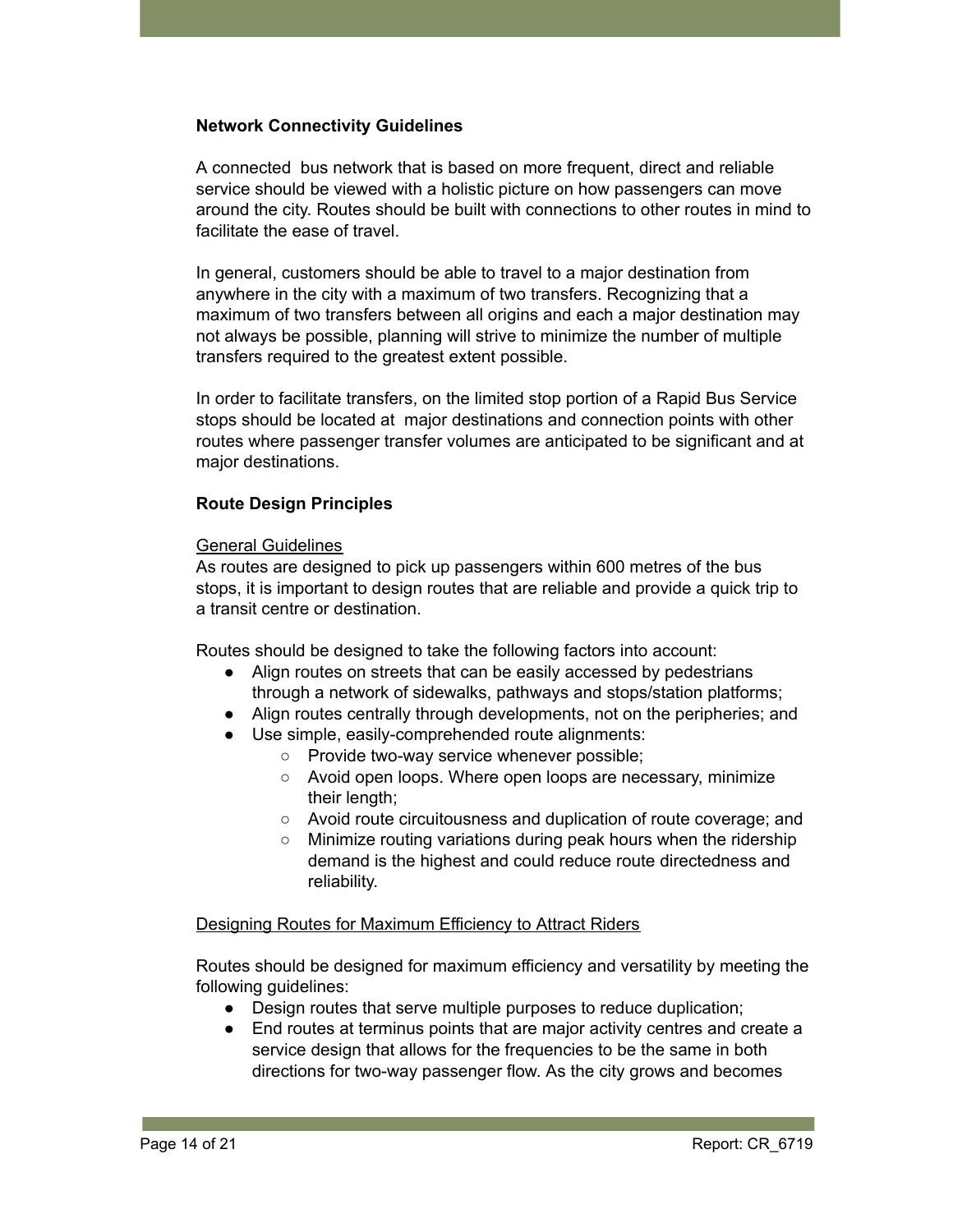more congested, two-way passenger flows utilizing the same frequencies can become more efficient than deadheading single direction trips;

- Design routes in close proximity to high density development, major activity centres, educational institutions and seniors housing whenever possible;
- Where required, transfers should be made at the same stop/station or at the same intersection; and
- Timed transfers, when required, should be focussed on connections from high frequency services to low frequency services;

#### For the Downtown Core

- Align routes in close proximity to major destinations;
- Align routes to operate through the downtown, not just the periphery of downtown;
- Focus routes on a few streets in order to improve network comprehension, transfer convenience, and public safety and to increase the feasibility of transit priority measures and high quality waiting areas;
- Use the same routing path within downtown for routes destined to the same suburban area of the city;
- Link downtown-terminating routes into through-downtown routes, where possible; and
- Focus the route terminus in transit centres in order to maximize interlining opportunities.

## Route Deviations

Route deviations refer to permanent changes in a route path that deviate from a more direct path in order to pick up additional passengers in an area not served by transit. Deviations can sometimes be avoided by creating branches, which create variations in the route path that are operated cyclically throughout the time period. Branches are possible when the additional time to make the deviation is equal to the time it takes to keep the route straight between the start and end of the route deviation. In order to branch a route, higher frequencies are also needed in order to continue to provide a minimum frequency on each branch.

If the frequencies do not allow for branching, then a route deviation may be appropriate. A deviation to the routing of a fixed route service will be considered if the aggregate reduction in walking time for passengers anticipated to use the stops on the route deviation is greater than the sum of:

- The aggregate additional time on board for through passengers, and
- The aggregate additional walking time to/from current bus stops for passengers using any portion of the current routing eliminated by the route deviation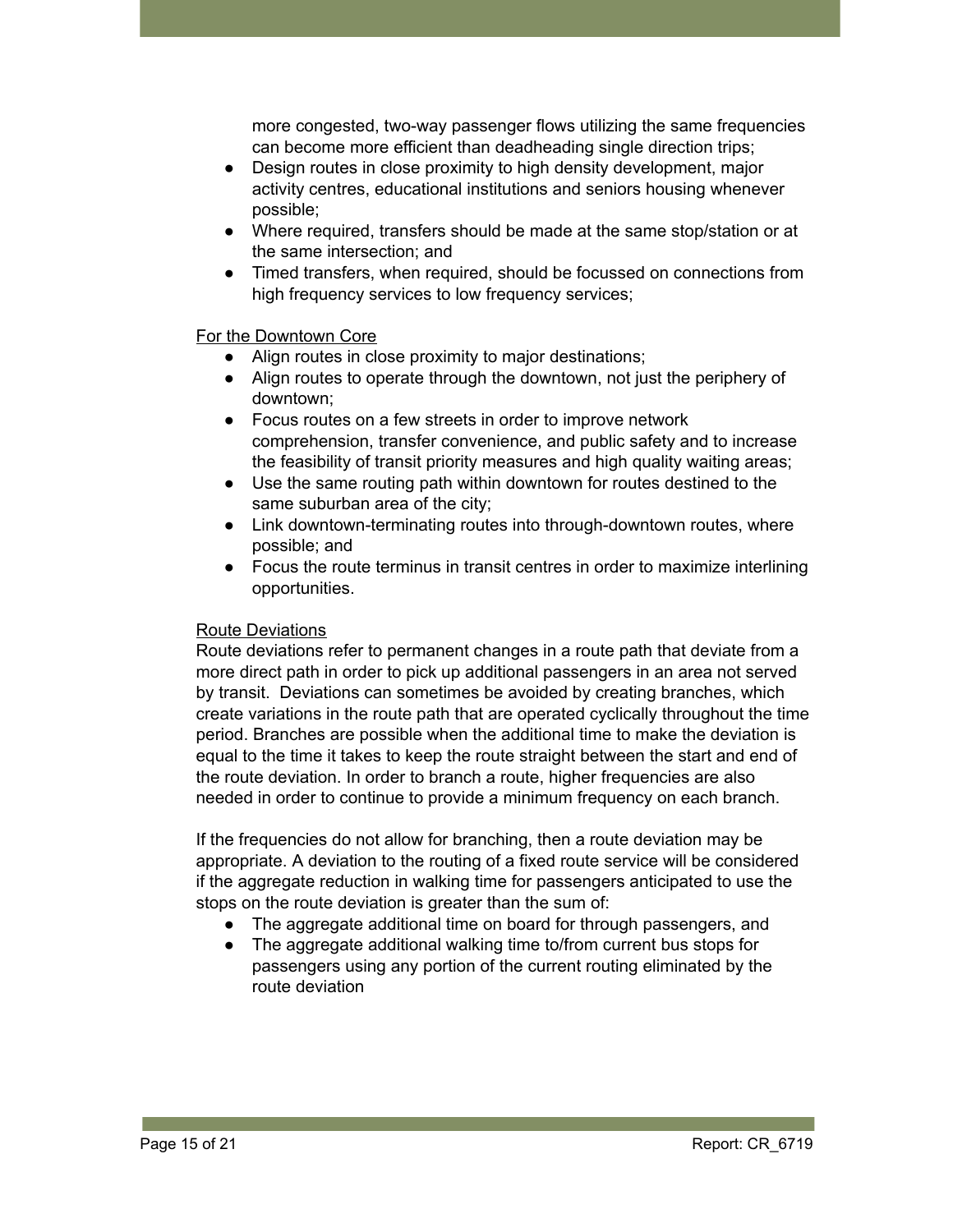# **1.8 Service Quality Guidelines**

Service Quality Guidelines are used to guide the adjustment of service levels on routes. These typically include:

- Maximum occupancy standards (e.g. loading standards) by service type to identify crowding thresholds at which service adjustments are considered; and
- Service reliability standards (e.g. on-time performance) to identify thresholds at which running time adjustments, frequency adjustments, or transit priority measures are required

## **Maximum Occupancy Guidelines**

Service adjustments such as changes to trip times, assignment of higher capacity vehicles such as articulated buses, insertion of new trips or the redesign of service levels are considered when the crowding thresholds in passenger loads are consistently observed:

- Over the busiest one hour during the peak period; and
- During the busiest one hour over all other time periods.

## Load Standards

Load Standards are used to determine the efficiency of a route by comparing the capacity of a bus to actual demand. For example, if the desired load standard is 45 passengers per bus, ETS would design a route based on that standard over the busiest peak hour. So if the service design needs to accommodate 225 passengers over the busiest one hour, it would require a frequency of 5 trips per hour or buses running every 12 minutes, as shown below:

225 passengers per hour / 45 passengers per bus = 5 buses per hour 60 minutes / 5 buses per hour = 12 minute frequency

Service adjustments are considered when the following crowding thresholds in passenger loads are consistently observed over the entirety of a sign-up when automatic passenger count data is available.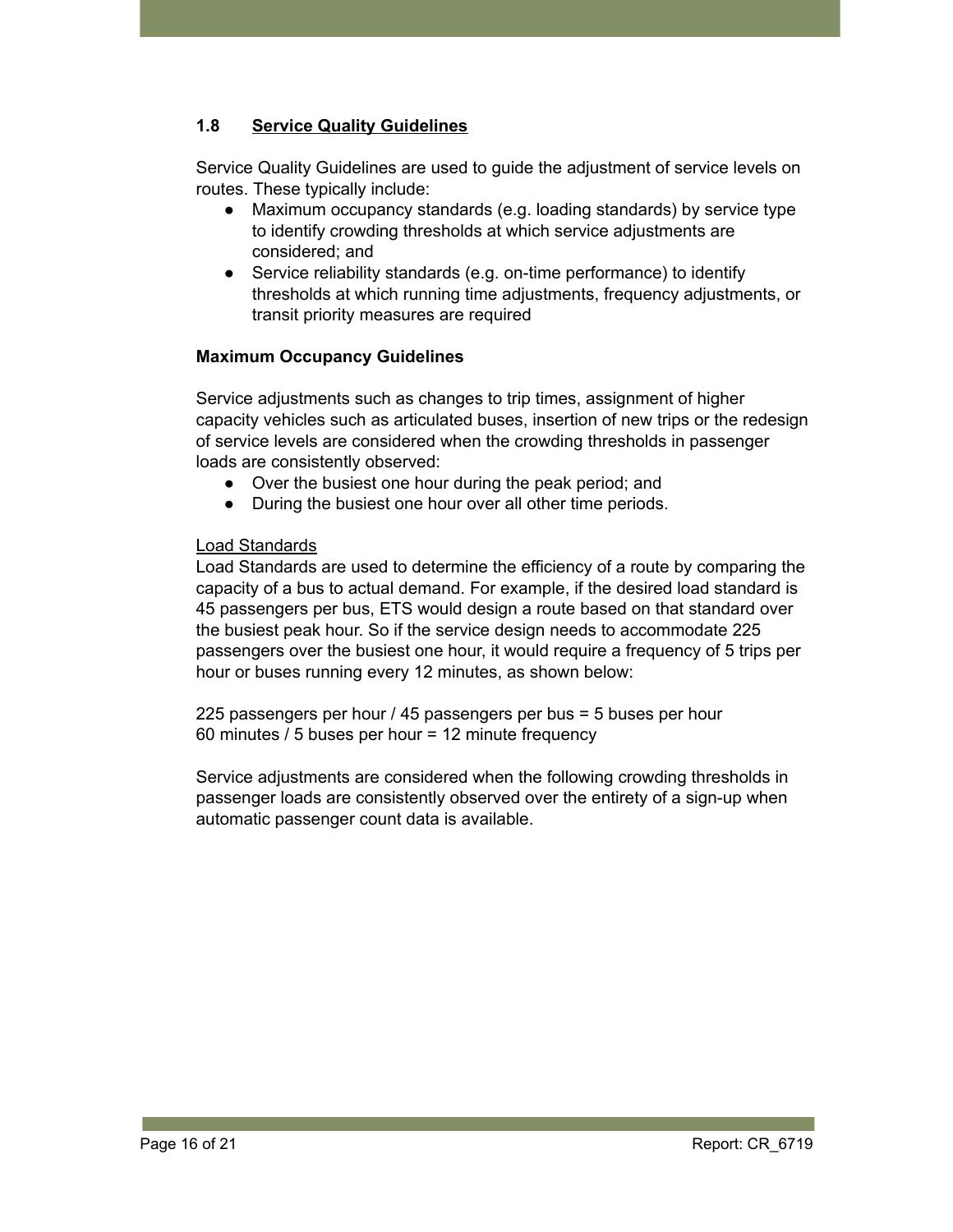**Load Standard**

| <b>Time</b><br><b>Periods</b>                                     | <b>Service</b><br><b>Type</b> | <b>Vehicle Type</b> | <b>Vehicle</b><br><b>Seated</b><br><b>Capacity</b> | <b>Crowding</b><br><b>Threshold per</b><br><b>Peak Hour</b> |
|-------------------------------------------------------------------|-------------------------------|---------------------|----------------------------------------------------|-------------------------------------------------------------|
|                                                                   | <b>LRT</b>                    | high floor          | 60                                                 | 150                                                         |
|                                                                   |                               | low floor           | 78                                                 | 225                                                         |
|                                                                   | <b>Frequent</b>               | standard            | 37                                                 | 50                                                          |
|                                                                   | <b>Bus</b>                    | articulated         | 50                                                 | 75                                                          |
| AM peak<br>&                                                      | Rapid                         | standard            | 37                                                 | 45                                                          |
| PM peak                                                           |                               | articulated         | 50                                                 | 65                                                          |
|                                                                   | <b>Crosstown</b>              | standard            | 37                                                 | 45                                                          |
|                                                                   |                               | articulated         | 50                                                 | 65                                                          |
|                                                                   | Local                         | small               | 24                                                 | 25                                                          |
|                                                                   |                               | standard            | 37                                                 | 50                                                          |
|                                                                   |                               | articulated         | 50                                                 | 75                                                          |
|                                                                   | <b>School</b><br><b>Route</b> | standard            | 37                                                 | Per trip only<br>(minimum 80%<br>seated load)               |
|                                                                   |                               |                     |                                                    |                                                             |
|                                                                   | <b>LRT</b>                    | high floor          | 60                                                 | 150                                                         |
|                                                                   |                               | low floor           | 78                                                 | 225                                                         |
|                                                                   | <b>Frequent</b>               | standard            | 37                                                 | 40                                                          |
| Off-Peak;<br><b>Saturday</b><br>& Sunday<br>(all time<br>periods) | <b>Bus</b>                    | articulated         | 50                                                 | 55                                                          |
|                                                                   | Rapid                         | standard            | 37                                                 | 40                                                          |
|                                                                   |                               | articulated         | 50                                                 | 55                                                          |
|                                                                   | <b>Crosstown</b>              | standard            | 37                                                 | 40                                                          |
|                                                                   |                               | articulated         | 50                                                 | 55                                                          |
|                                                                   | Local                         | small               | 24                                                 | 24                                                          |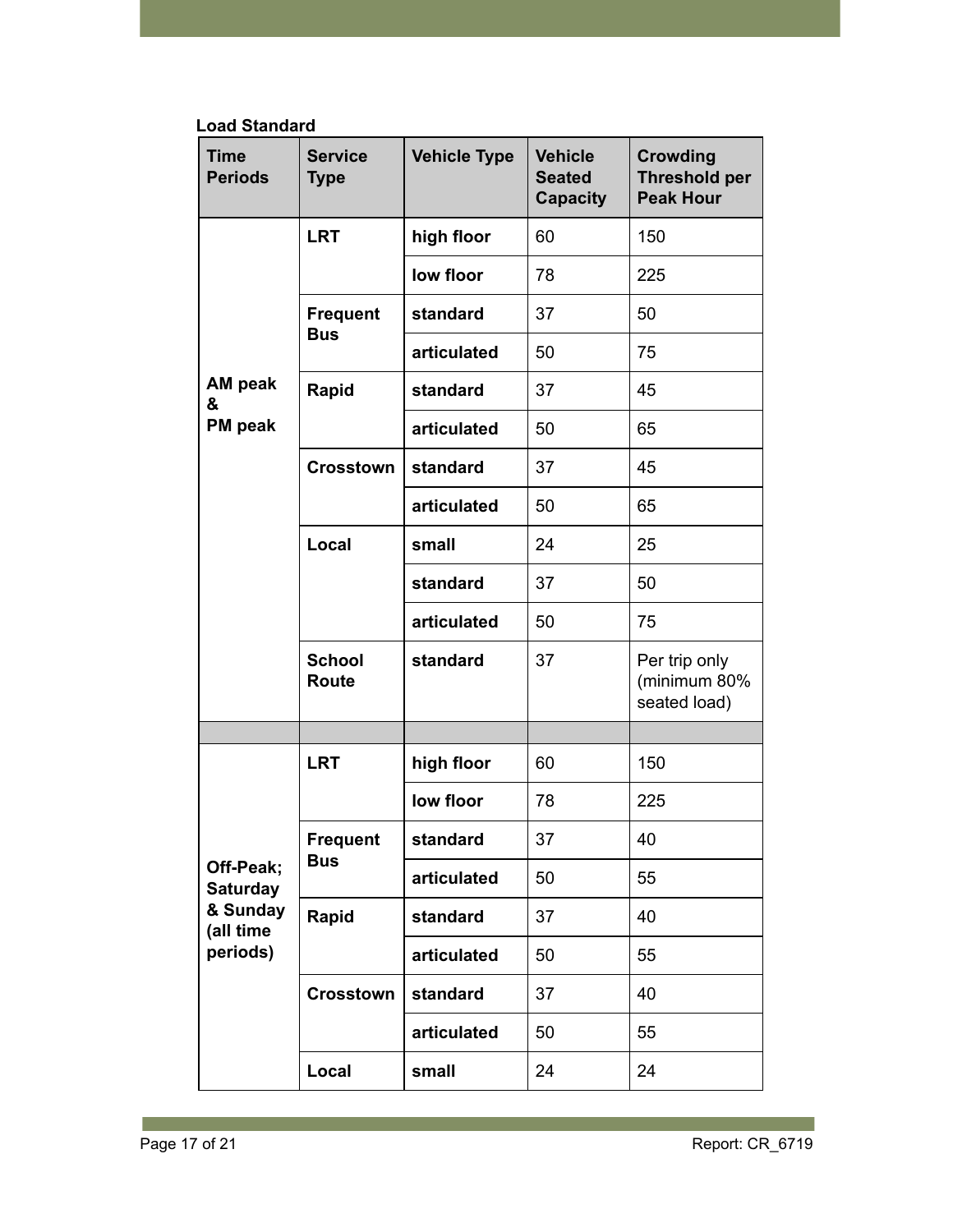| standard    | 37 | 40 |
|-------------|----|----|
| articulated | 50 | 65 |

## **Service Reliability Guidelines**

Providing a reliable service requires delivering service at the locations, times and frequencies as advertised. Service reliability is influenced by many factors that can not be directly controlled, such as traffic delays and weather conditions. Many aspects of service reliability are, however, directly influenced by application of sound planning principles and service management.

Service frequency regularity is defined as consistent time interval between buses along the route. This means that a passenger waiting along the route where a bus is scheduled every 10 minutes will experience service regularity that is reliable and predictable for the most part. This would entail having accurate travel times between the origin and destination of the route, as well as timing points along the route to let the operator know where they need to be at specific times.

#### Cycle Time

Proper determination of cycle time increases the likelihood of on time performance and as a result, service reliability.

Cycle time is calculated by:

- Looking at the speed limit;
- Determining the average speed of a bus which takes into account stopping to pick up passengers;
- Acceleration and deceleration;
- Road patterns;
- Number of riders determines how often the bus stops; and
- If express service, boardings and alightings at specific stops

#### Recovery Time

To further increase the likelihood of on time performance and service reliability, recovery time at the end of a scheduled trip is included to allow for potential delays along the route caused by traffic delays and poor weather conditions, and for operator convenience (such as bathroom breaks).

#### On-time Performance Standard

On time performance will be measured by a bus leaving between 0-5 minutes late as scheduled.

If data indicates that a scheduled trip departure is late or early on a regular basis the causes should be investigated by route supervision. If several other trips are late as well, then an increase in running time should be considered which may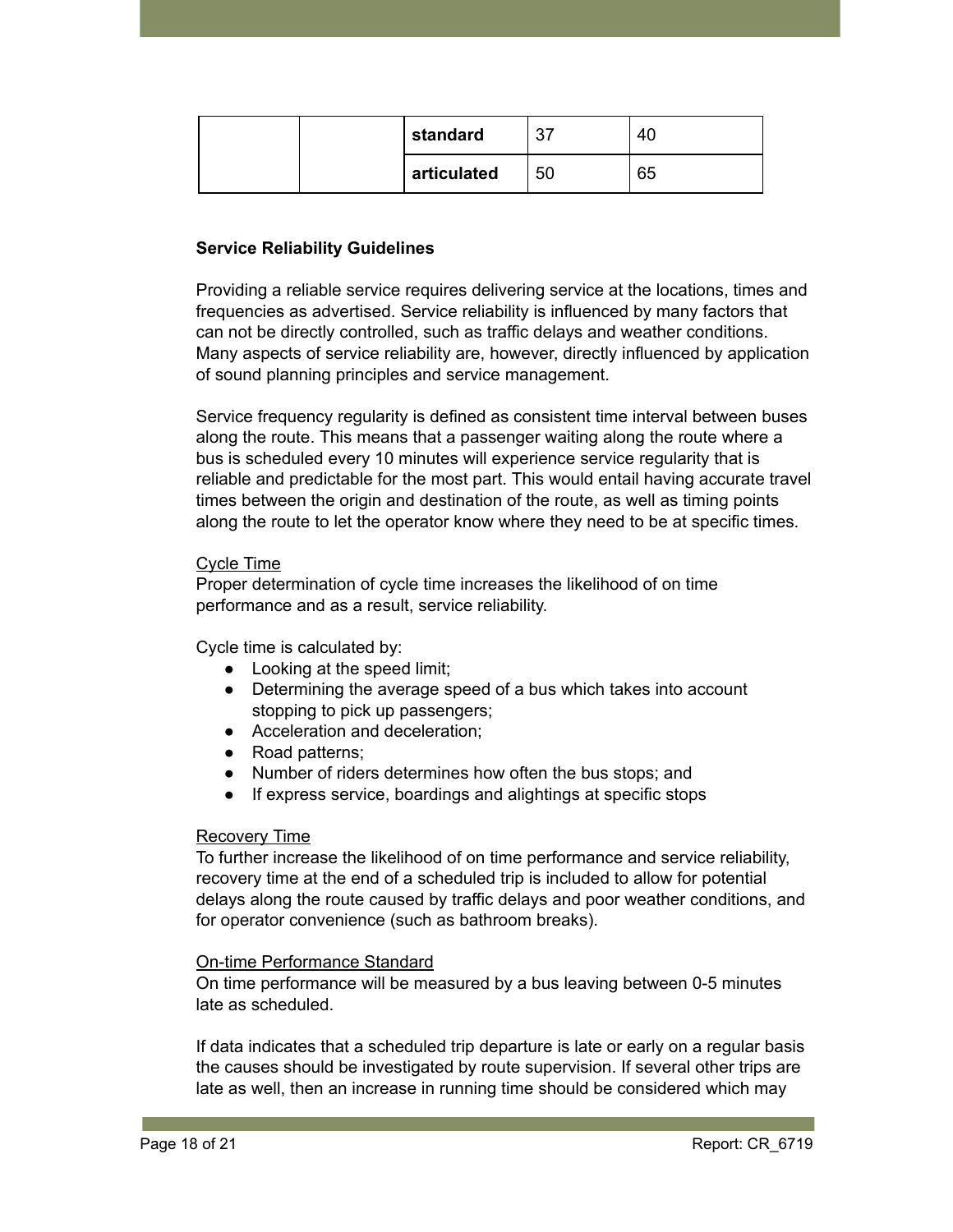require additional resources or a wider service interval to make up for the additional travel time. If a wider frequency results in overcrowding, then additional resources may be required.

# **1.9 Route Productivity Guidelines**

Route Productivity Guidelines are used in the assessment of route performance. The primary productivity guidelines tracked by ETS are route utilization standards by service type and time period. ETS routinely tracks the following route utilization metrics:

- Boardings/Service Hour
- Boardings/Service KM
- Boardings/Bus Trip (one-way)
- Capacity utilization rate: average max load over busiest peak hour divided by capacity

Productivity guidelines related to ridership, such as boardings/service hour, can be applied and reported on at the six month mark, one year mark or two year evaluation period. To analyze data, routes are ranked within each category of service type, schedule time, and time period. Routes that significantly exceed average values for that category are flagged for further investigation.

#### **Use of Productivity Measures**

The use of productivity guidelines will flag high and low poor performing routes based on boardings per service hour. This process will identify possible service adjustments which will lead to further investigation and the application of the service quality guidelines.

If several trips within a specific time period are underperforming, they will be retained so long as the collective performance of all trips in the specific time period is achieving the ridership guidelines outlined above.

If it is determined that service will not attain the target outlined above in a particular time period, the service span could be reduced for that route in that time period. Underperforming trips, in isolation, will not be removed as this makes for irregular, unpredictable service. However, should the first or last trips of the day underperform continually and cause the service to fall below the guidelines above, those individual trips could be considered for removal and a new service design would be required to reflect the demand.

Even if a route is flagged as being overachieving according to the boardings per hour, the load factors would be examined to determine if the buses are over-crowded. Boardings per revenue hour alone cannot determine overcrowding. For example, a trip may have high boardings per hour but never be overloaded because the route is very busy with passengers getting off and on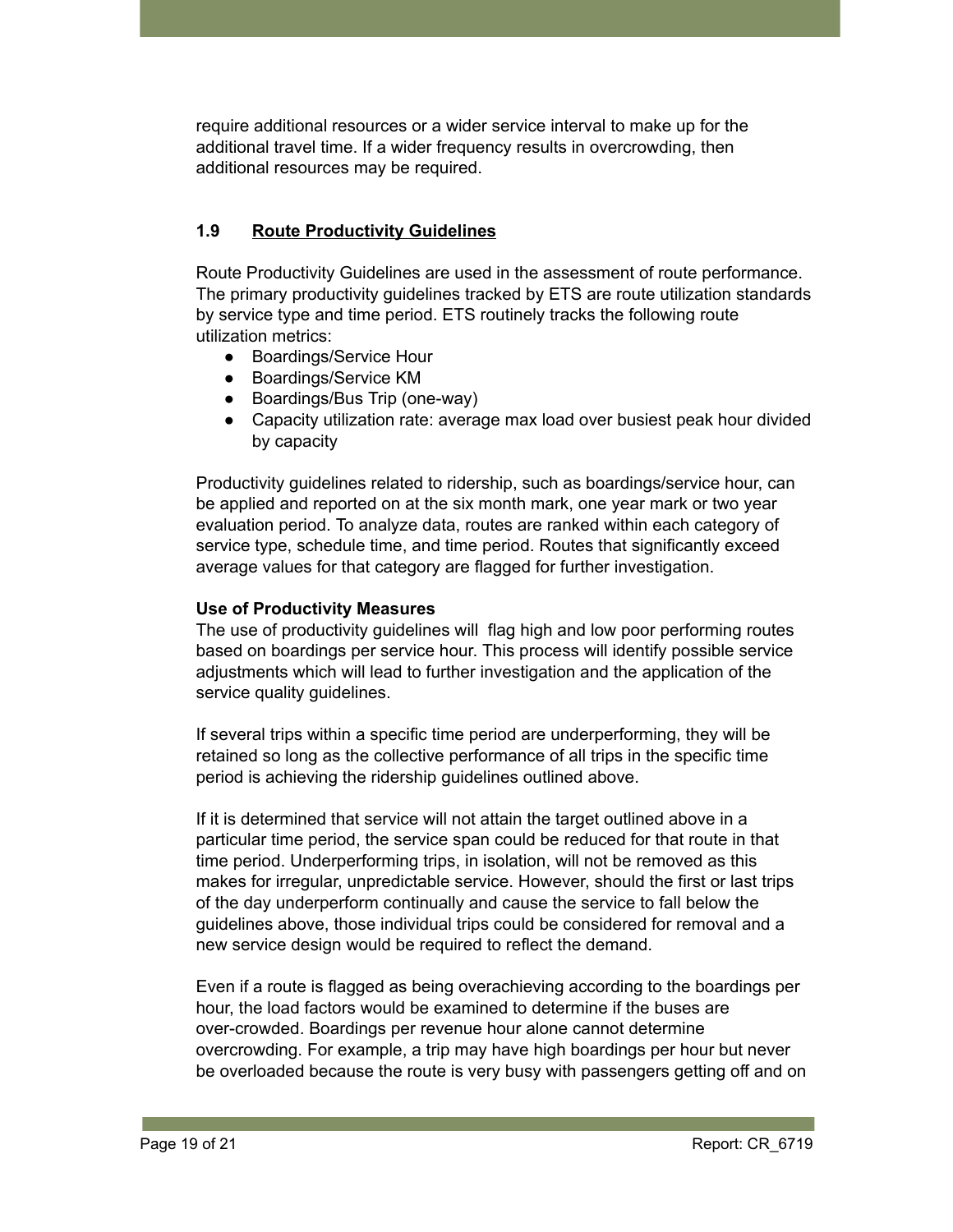the bus regularly. This means the current service design is performing well and does not need adjustment.

## **Process Steps**

A transparent and effective process to assessing service changes and proposing within the context of an Annual Service Plan reflects industry best practice.

The following steps are following in assessing route performance:

- Analyze most up to date ridership data and calculate boardings per revenue hour;
- Flag high performing routes by time period;
- Analyze the loads versus capacity by dividing the total passengers carried over the busiest peak hour by desired load of 45 passengers per bus and see if the loads meet overcrowding standards;
- If a change is required, calculate a new service design to meet the demand; and
- Calculate the cost of the new service design; and
- Consider proposing the change in the next Annual Service Plan.

#### **Minimum Route Productivity Targets**

Minimum route productivity sets a minimum boardings per revenue hour standard to measure a route's performance. This metric uses revenue hours rather than platform hours, as the latter would include time that is unrelated to the route performance but is necessary for the design of schedules and shifts (i.e. recovery, deadhead and pull-time). The following table summarizes the **minimum** ridership expectations for service provided by ETS.

| <b>Time Period</b>              | Frequent<br><b>Routes</b> | Local &<br>Crosstown<br>Routes | Community<br><b>Routes</b> | Rapid &<br><b>School Routes</b> |
|---------------------------------|---------------------------|--------------------------------|----------------------------|---------------------------------|
| <b>Weekday Peaks</b>            | 30                        | 25                             | 12                         | 25                              |
| <b>Weekday Midday</b>           | 20                        | 15                             | 12                         | 20                              |
| <b>Weekday Early</b><br>Evening | 20                        | 15                             | 12                         | 20                              |
| Weekday Late<br>Evening         | 15                        | 12                             | 12                         | 15                              |
| Sat Morning                     | 15                        | 12                             | 12                         | 15                              |
| Sat Midday                      | 20                        | 15                             | 12                         | 20                              |